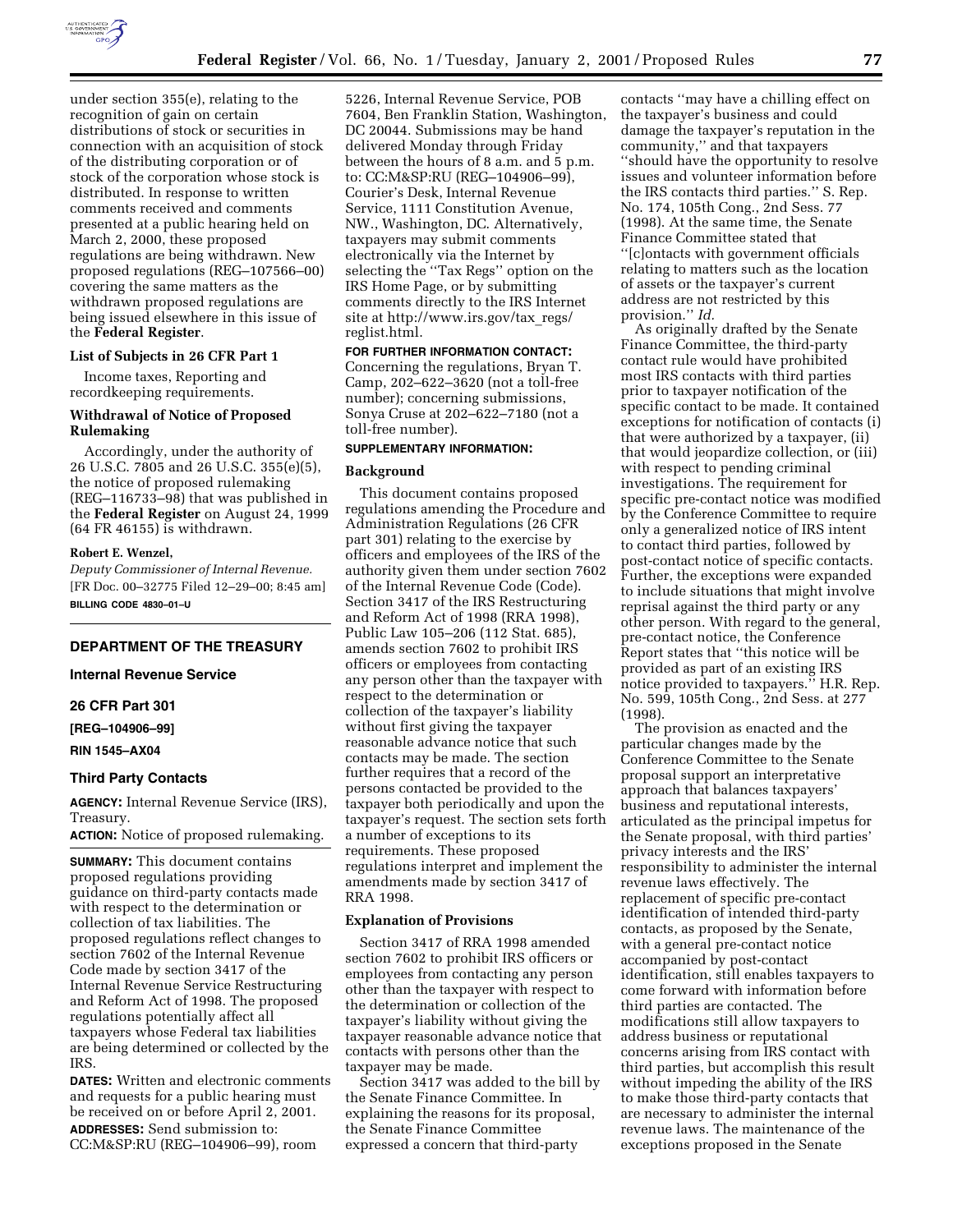version and the addition of an exception for situations involving potential reprisal express Congressional concern that the business and reputational interests of taxpayers be balanced with the privacy and safety interests of third parties and that certain types of investigations (*i.e.,* those involving jeopardy and potential criminal prosecution) be excepted from the statute.

Accordingly, the proposed regulations attempt to balance among the taxpayer, third party, and governmental interests implicated by the statute. The IRS and Treasury invite public comments on the following specific issues addressed by these proposed regulations, as well as any other issue raised by the new requirements for third-party contacts.

### *The Meaning of ''Person Other Than the Taxpayer'' When Contacting Business Entities*

Section 7602(c) applies to contacts with ''any person other than the taxpayer.'' The ''person'' contacted may be a business entity rather than an individual. IRS employees must often contact employees of business entities. These contacts arise in two situations. First, IRS employees examining a business taxpayer generally must communicate with employees of the taxpayer. Second, in the course of determining or collecting any taxpayer's liability, an IRS employee may need to contact employees of a third-party business entity. For example, when an IRS employee contacts a bank or other business, the IRS employee actually communicates with an employee of the bank or business.

With respect to the first situation, when an IRS employee contacts an employee of a taxpayer under examination, the proposed regulations provide that a taxpayer's employee is not a ''person other than the taxpayer'' when acting within the scope of his or her employment. Several rationales underlie this position. First, corporations may speak and act only through individuals. Moreover, state law generally provides that employers are responsible for their employees, regardless of the form under which the employer does business, when the employees are acting within the scope of their employment. It seems reasonable, therefore, to treat employees who are acting within the scope of their employment as being part of the business taxpayer under examination. Second, this approach is consistent with how employees are treated elsewhere in the Internal Revenue Code. *See* I.R.C.  $7609(c)(2)(A)$  (summons issued to any person who is the taxpayer under

investigation ''or any officer or employee of such person'' not considered a summons issued to a third party). From an administrative standpoint, IRS employees examining a business generally rely on certain individuals designated by the taxpayer to provide information and direct the IRS to whichever employees can best provide that information. The regulations will not affect this current examination practice and business taxpayers will continue to be informed about contacts with their employees pursuant to current procedures.

With respect to the second situation, where an IRS employee contacts a third party that is a business entity, the proposed regulations provide that when an employee of the business is contacted while acting within the scope of his or her employment, the ''person other than the taxpayer'' to be recorded and reported to the taxpayer is the business entity and not any individual employee. Two rationales support this position. First, contacts with a business' employees should not be treated as contacts with persons other than the taxpayer because employees acting within the scope of their employment are most appropriately viewed as being part of the business entity being contacted. Second, the individual employee's privacy interest in not having his or her identity recorded by the government and reported to the taxpayer outweighs the taxpayer's interest in learning the name of the individual employee *in addition to* the identity of the business contacted. The most relevant information for the taxpayer is the identity of the business contacted, which information enables the taxpayer to contact the appropriate individuals within the business to address any business or reputational concerns that might result from the IRS contact.

### *Request for Comments*

The IRS and the Treasury Department are interested in receiving comments on the extent to which employees of business entities should be considered ''persons other than the taxpayer'' apart from the business entity being contacted. The comments should assume that employees are contacted within the scope of their employment. The comments should articulate how well or poorly the proposed regulation, or any proposed alternative, balances taxpayer interests in their community reputations or businesses with third parties' interests in their privacy and with the IRS' obligation to administer the tax laws fairly and effectively.

# *The Meaning of ''With Respect to a Determination or Collection'' of Tax*

Section 7602(c) prohibits IRS employees from contacting any person other than ''the'' taxpayer ''with respect to'' the determination or the collection of the tax liability of ''such'' taxpayer. The term ''with respect to'' indicates a required nexus between the contact and one of the two enumerated purposes of determining or collecting tax. The use of the words ''the'' and ''such'' imply a single affected taxpayer whose liability is being determined. The statute and committee reports do not describe with greater specificity the type of contacts that should be considered ''with respect to'' the determination or collection of a tax liability, nor how close a nexus must exist between a contact and the purposes described in section 7602(c).

Examination and collection activity is critical to the IRS' mission of ''helping [taxpayers] understand and meet their tax responsibilities.'' Administering the tax laws, however, involves more activities than an individual IRS employee examining a single return selected for audit or collecting unpaid taxes. It also includes: locating taxpayers who may not have fulfilled a filing or payment obligation, monitoring information returns, performing compliance checks to help identify which returns to examine, investigating leads from newspapers and other sources to identify non-filers and underreporters, providing services to taxpayers such as issuing Private Letter Rulings or determining employment status, tracing lost payments, and exchanging information with other taxing authorities and other federal agencies. Moreover, the examination of a single return may significantly affect other taxpayers. For example, adjustments to items attributable to partnerships or other pass-through entities may significantly affect partners or other investors in flow-through entities. Likewise, adjustments on returns of corporate taxpayers may significantly affect the corporations' shareholder liabilities. Broadly stated, almost every third-party contact made by IRS employees could be seen as ''with respect to the determination or collection'' of tax in that almost every contact may indirectly affect the liability of one or more taxpayers. Not every contact, however, has a direct and immediate nexus to the determination or collection of a particular taxpayer's liability.

The proposed regulations generally provide that a contact must be directly connected to the purpose of determining or collecting an identified taxpayer's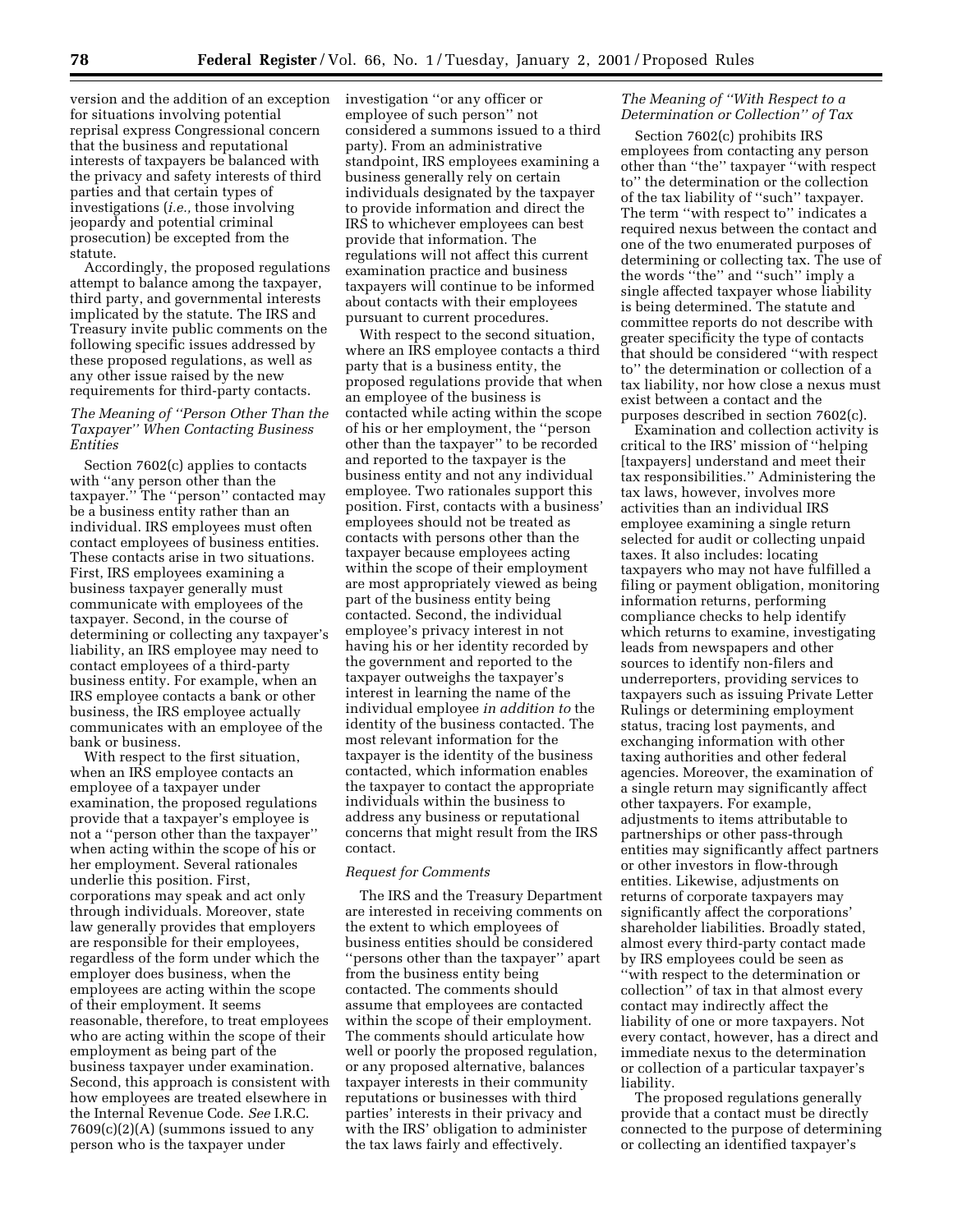liability before the contact is subject to the statute, in contrast to making every contact which may affect a person's liability subject to the statute. An interpretation that requires each IRS employee to report each contact to every taxpayer whose liability could potentially be affected by the contact is overbroad, potentially unadministrable, and could needlessly alarm taxpayers whose returns were not actually being examined and would not in fact be selected for examination. Conversely, an interpretation that a contact was not ''with respect to'' the determination of liability until a return had been formally selected for examination would unduly elevate administrative concerns over taxpayer business and reputational interests. If a bank is contacted about a particular taxpayer, for example, the reputational concerns caused by the contact do not depend on whether the taxpayer is under formal examination at the time or is merely being screened as part of a process to identify returns for examination. Therefore, although the proposed regulations require a direct connection between the contact and the purpose of examining or collecting a liability of an identified taxpayer's liability before the contact is subject to the statute, they do not require that a formal examination be opened. They instead provide a series of tests and examples to identify classes of contacts which should or should not be subject to the statute under this standard, regardless of whether a formal examination has been opened.

#### *Request for Comments*

The IRS and the Treasury Department are interested in receiving comments on the types of contacts that should be considered to be ''with respect to the determination or collection of the liability of such taxpayer'' and, when one contact may indirectly affect the liabilities of more than one taxpayer, which taxpayers should receive the general advance notice.

### *Reports of Persons Contacted*

Section 7602(c)(2) requires the IRS to report ''periodically'' to taxpayers the persons contacted during such period and to provide reports to taxpayers upon request. The statute does not specify the time that should elapse between reports or requests.

The proposed regulations provide that the periodic report should be produced once each year, and that taxpayers should be allowed to request the report more frequently, subject to any reasonable restrictions that the IRS may impose. In deciding what restrictions may be reasonable, the IRS may look to

other, similar statutes for guidance. For example, section 6103(e)(8) allows one ex-spouse to request a report on whether the IRS has attempted to collect a joint liability from the other ex-spouse and how much of the joint liability has been collected. Like section 7602(c), section 6103(e)(8) places no restrictions on the number of requests. Nonetheless, the House Ways and Means Committee Report explaining section 6103(e)(8) suggested that ''the IRS may develop procedures to address the frequency of such requests'' and that ''one request per quarter would be a reasonable rate unless the taxpayer had good cause to seek more frequent information.'' H.R. Rep. No. 506, 104th Congress, 1st Session (1997) at 32.

A mandatory annual reporting rule, coupled with taxpayers' ability to request more frequent reports, is reasonable because a one-year cycle should be sufficiently long such that only one report would usually have to be provided to most taxpayers and yet sufficiently short, particularly in light of taxpayer ability to request more frequent reports, to enable taxpayers to address any business or reputational concerns raised by the third-party contacts. To enable the IRS to institute appropriate automated procedures to handle this requirement, the IRS plans to begin the annual mailings in the year 2001. In the interim, the IRS will provide taxpayers with reports of contacts upon request according to the guidelines contained in these proposed regulations.

### *Request for Comments*

The IRS and Treasury are interested in receiving comments on how to interpret ''periodically'' for purposes of periodically providing a record of persons contacted to the taxpayer and whether and on what basis to impose reasonable limits or conditions on the frequency with which taxpayers may request reports.

#### *Record of Person Contacted*

Section 7602(c)(2) requires the IRS to give taxpayers a ''record of persons contacted'' both periodically and upon request. IRS employees do not obtain information from every person who is contacted with respect to the determination or collection of the taxpayer's liabilities. Moreover, when the accuracy of the information received is self-proving, IRS employees have no need to learn the identity of the persons they contact. For these reasons, the IRS does not request or learn the identity of every third party contacted. For example, an IRS employee who is trying to locate a taxpayer may talk with various persons other than the taxpayer.

In these situations, the identity of the persons contacted is not relevant to the location information sought because the information will either lead to the taxpayer or not.

The proposed regulations provide that, as a general standard, the ''record of persons contacted'' should give the taxpayer information that, if known to the IRS employee, reasonably identifies the person contacted. The proposed regulations, however, do not require IRS employees to obtain information about third parties that they would not otherwise obtain. The proposed regulations also do not require disclosure to the taxpayer of any information about the third-party other than the identity information known to the employee at the time of the contact. Finally, the proposed regulations provide a bright-line rule that naming the person contacted will always satisfy the general standard of reasonable identification. This approach is consistent with the policy articulated by other privacy and disclosure statutes that the United States government will not disclose any more information about citizens in its possession than necessary to administer the laws. *See generally* 5 U.S.C. § 552a.

The general standard recognizes taxpayer interests by providing taxpayers a reasonable opportunity to learn the identity of the person contacted. The proposed regulations also recognize third-party privacy interests and the IRS' interest in not making unnecessary inquiries of third parties by requiring the IRS to report only the fact of a contact and not to make new inquiries of the third parties that would not otherwise be made. To interpret the statute otherwise would require IRS employees to intrude further into the affairs of third parties than is necessary to administer the tax laws and would adversely affect the willingness of third parties to provide information to the IRS.

An additional issue is the type of identifying information that should be included in the record when the name of the third party is not known or obtained by the IRS employee making the contact. The proposed regulations recognize that the information, other than a name, that would reasonably identify a person contacted will depend on the facts and circumstances of the contact. While the proposed regulations give an example where the place of contact might reasonably identify a person, the regulations intentionally do not set forth any specific list of characteristics to record. This approach is consistent with the interpreting the statute to require that only the fact of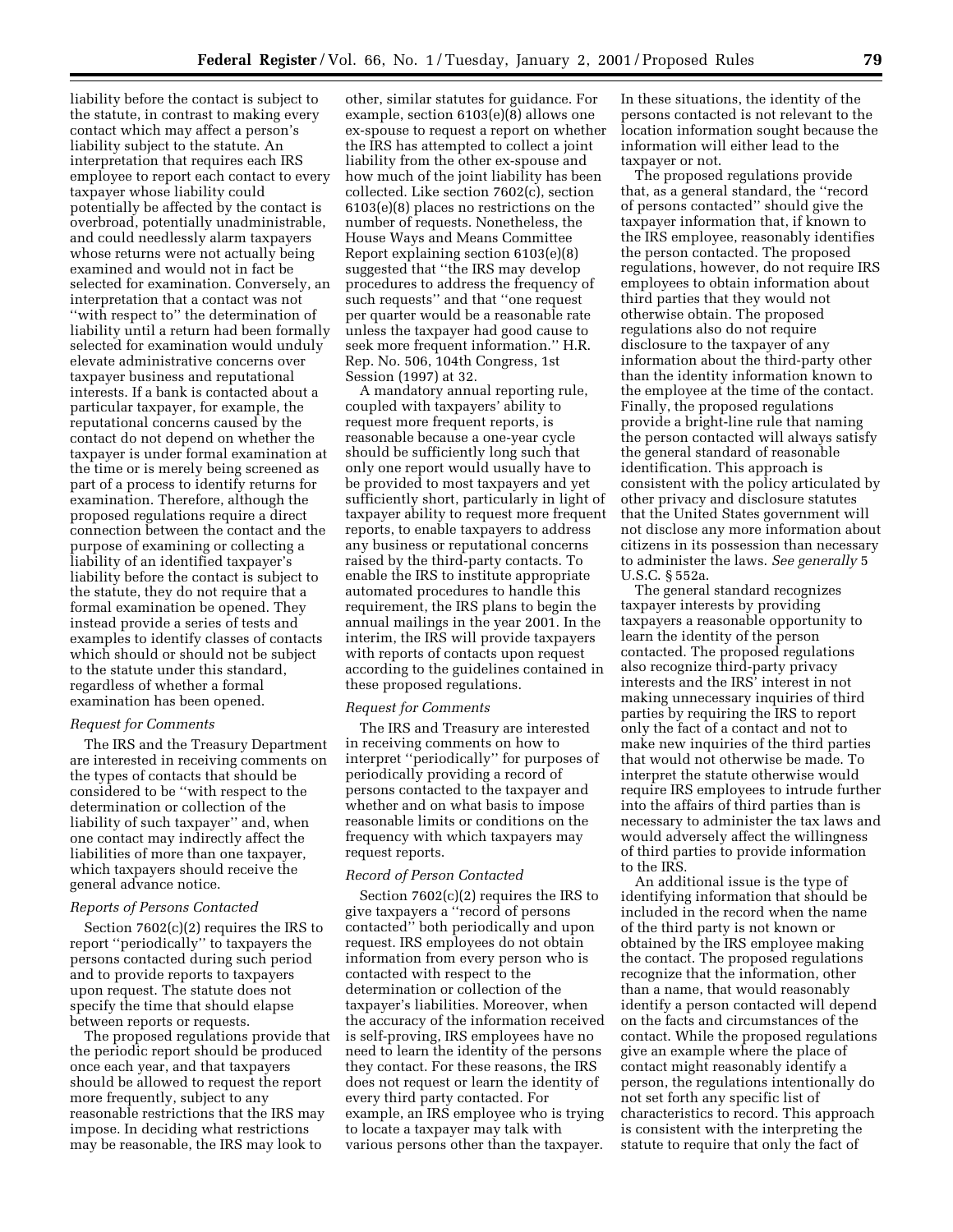the contact be recorded and not to require IRS employees to obtain more information about third parties than is otherwise necessary to administer the tax laws.

### *Request for Comment*

The IRS and Treasury are interested in receiving comments on the type of information that should be included in the record of persons contacted which is provided to a taxpayer. Specifically, when the name of the third party is known, should additional information be included in the record of persons contacted? When the name of the third party is not known, what information should be included in the record of persons contacted?

### *Reprisal Exception*

Section 7602(c) does not apply when the Secretary has good cause to believe that providing either the pre-contact notice or the post-contact record ''may involve reprisal against any person.'' When contacting a third party, IRS employees often do not know the details of the relationship, if any, between the third party and the taxpayer and so often do not know whether reporting the contact to the taxpayer may result in harm to any person, particularly the third party being contacted. At times, an IRS employee may have information that constitutes good cause to believe that reporting a contact may result in harm to someone. In the absence of this information, however, the IRS employee cannot know whether potential exists for reprisal without asking the third party. Under interim procedures, IRS employees generally inform the person contacted of the statute's requirements and ask whether the person has any concern that reprisal might occur against any person if the contact is reported to the taxpayer. The IRS experience under these interim procedures has been that few persons assert a fear of reprisal.

The proposed regulations interpret the statute to elevate third-party concerns about reprisal above taxpayers' business or reputational interests. The proposed regulations provide that ''reprisal'' encompasses not only physical harm, but also emotional or economic harm. The proposed regulations provide that a statement by the person contacted that harm may occur against any person is good cause to believe that reprisal may occur. Because third parties will ordinarily be better able than the IRS to evaluate their relationship with the taxpayer, the IRS must be permitted to rely on a third party's claim of potential reprisal without separately investigating every

such claim. Further, to require IRS employees to investigate every claim of potential reprisal would divert resources from investigating tax liabilities to investigating third parties. Such a requirement would place a heavy administrative burden on the IRS, intrude into the third party's affairs, and require IRS employees to make judgments that they are not well positioned to make. Finally, the proposed regulation reflects the IRS' interim experience during which few persons expressed a fear of reprisal even when told that if they feared reprisal, their identity would not be reported to the taxpayer. This experience suggests that third parties generally will not express a fear of reprisal simply to keep their names off the contact lists.

The proposed regulations provide that information from any source, not only the third party contacted, may constitute good cause to believe that reprisal may occur. The proposed regulations also provide, however, that IRS employees are under no duty to investigate or determine for each contact whether good cause exists to believe that reprisal may occur. Finally, the proposed regulations provide that a mere desire for privacy will not be treated as a fear of reprisal and, in this respect, the statute requires that thirdparty privacy interests yield to taxpayers' interests in learning of IRS contacts. The examples clarify that third parties cannot simply request to be kept off the list of contacts reported to taxpayers.

### *Request for Comments*

The IRS and Treasury are interested in receiving comments discussing the appropriate standards for ''reprisal'' for purposes of excluding third parties' identities from the record of persons contacted.

# *Contacts With Other Government Entities*

Section 7602(c) applies to contacts with any person other than the taxpayer.

The statute contains no explicit exception for contacts with government entities. The Senate Finance Committee report, however, states that ''[c]ontacts with government officials relating to matters such as the location of assets or the taxpayer's current address are not restricted by this provision.'' S. Rep. No. 105–174, at 77 (1998). This report language suggests that Congress did not generally consider government contacts to implicate taxpayer business and reputational interests to the same degree as other types of third-party contacts.

In determining and collecting taxes, IRS employees often contact other

government entities. For example, IRS employees may need to contact: county court clerks to retrieve land records or case files; state Secretary of State offices to retrieve corporate records; state Motor Vehicle offices to obtain license and vehicle registration information; the United States Post Office to obtain change of address information; or foreign governments to obtain information about taxpayer assets, location, or transactions. IRS employees may need to confer with non-IRS Treasury employees, Department of Justice employees, and other federal government employees with respect to the determination or collection of a taxpayer's liability. IRS employees also may need to contact bankruptcy trustees and other officers and employees of courts.

The proposed regulations provide that, generally, contacts with government entities need not be reported because they generally do not implicate the concerns that underlie the statute's enactment. Government contacts are much less likely than nongovernment contacts to affect taxpayers' reputations among persons with whom taxpayers have business relationships. Moreover, many government officials are under duties not to disclose IRS contacts to the general public. Additionally, government offices, like databases, generally serve as repositories of information on large groups of people. Inquiries for that information, whether made by the IRS or any other agency, are a routine part of the work performed by the contacted government office and generally should not affect a taxpayer's community reputation or business. The administrative burden on the IRS of maintaining and providing to taxpayers records of government contacts would be substantial because of the high volume of government contacts. Moreover, contacts with government offices are often made to locate taxpayers or their assets, which fact presents situations where pre-contact notice may not be feasible and attempts to comply with that requirement could delay and otherwise impair administration of the tax laws.

Some government contacts, however, may affect taxpayers' business relationships with the government and so will be treated as subject to the statute. The proposed regulations recognize taxpayers' interest in their business relations with government entities by providing that contacts concerning a taxpayer's conduct of business with the particular government office contacted will be subject to the statute.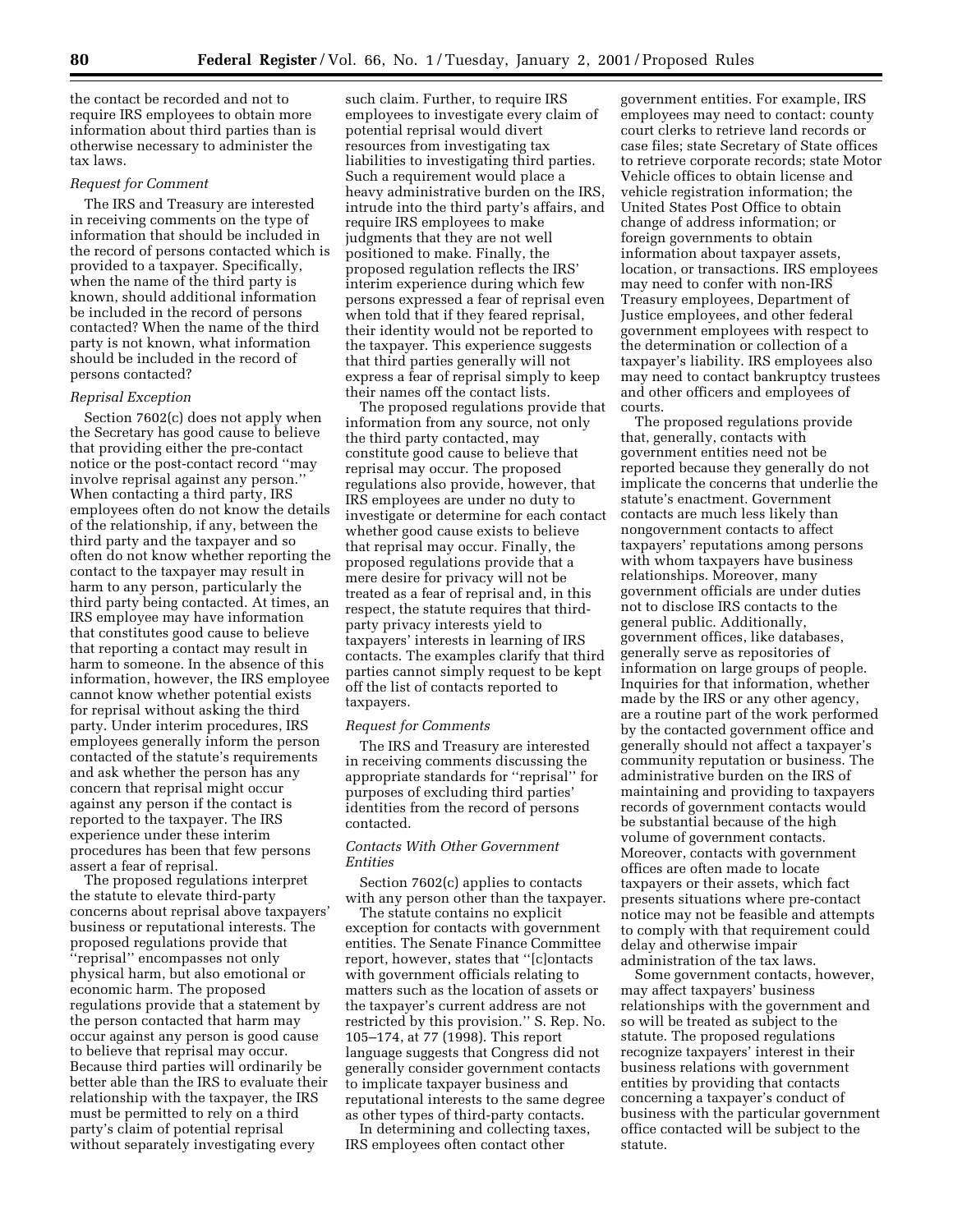### *Request for Comments*

The IRS and Treasury are interested in receiving comments on the extent to which contacts with government entities should be excluded from section 7602(c)'s requirements. The comments should articulate how well or poorly the proposed regulation, or any suggested alternative, balances taxpayer interests in their community reputations or businesses with third parties' interests in their privacy and with the IRS' obligation to administer the tax laws fairly and effectively.

#### **Special Analyses**

This notice of proposed rulemaking is not a significant regulatory action as defined in Executive Order 12866. Therefore, a regulatory assessment is not required. Likewise, section 553(b) of the Administrative Procedure Act (5 U.S.C. chapter 5) does not apply to this regulation, and because the proposed regulations do not impose a collection of information on small entities, the Regulatory Flexibility Act (5 U.S.C. chapter 6) does not apply. Pursuant to section 7805(f) of the Internal Revenue Code, these proposed regulations will be submitted to the Chief Counsel for Advocacy of the Small Business Administration for comment on their impact on small business.

# **Comments and Requests for a Public Hearing**

Before these proposed regulations are adopted as final regulations, consideration will be given to any written comments (a signed original and eight (yes, 8) copies) and electronic comments that are submitted timely to the IRS. The IRS and Treasury Department specifically request comments on the clarity of the proposed regulations and how they can be made easier to understand. All comments will be available for public inspection and copying. A public hearing may be conducted if requested in writing by any person who timely submits written comments. If a public hearing is scheduled, notice of the date, time, and place for the hearing will be published in the **Federal Register**.

### **Drafting Information**

The principal author of these proposed regulations is Bryan T. Camp of the Office of Assistant Chief Counsel (General Litigation). Other personnel from the IRS and Treasury Department have also participated in their drafting and development.

### **List of Subjects in 26 CFR Part 301**

Employment taxes, Estate taxes, Excise taxes, Gift taxes, Income taxes, Penalties, Reporting and recordkeeping requirements.

## **Proposed Amendments to the Regulations**

Accordingly, 26 CFR part 301 is proposed to be amended as follows:

# **PART 301—PROCEDURES AND ADMINISTRATION**

**Paragraph 1.** The authority citation for part 301 continues to read in part as follows:

**Authority:** 26 U.S.C. 7805 \* \* \*

Par. 2. Section 301.7602–2 is added to read as follows:

#### **§ 301.7602–2 Third party contacts.**

(a) *In general.* Subject to the exceptions in paragraph (f) of this section, no officer or employee of the Internal Revenue Service (IRS) may contact any person other than the taxpayer with respect to the determination or collection of such taxpayer's tax liability without giving the taxpayer reasonable notice in advance that such contacts may be made. A record of persons so contacted must be made and given to the taxpayer both periodically and upon the taxpayer's request.

(b) *Third-party contact defined.*  Contacts subject to section 7602(c) and this regulation shall be called ''thirdparty contacts.'' A third-party contact is a communication which—

(1) Is initiated by an IRS employee; (2) Is made to a person other than the taxpayer;

(3) Is made with respect to the determination or collection of the tax liability of such taxpayer;

(4) Discloses the identity of the taxpayer being investigated; and

(5) Discloses the association of the IRS employee with the IRS.

(c) *Elements of third-party contact explained.* (1) *Initiation by an IRS employee—*(i) *Explanation.* For purposes of this section an IRS employee includes all officers and employees of the IRS, the Chief Counsel of the IRS and the National Taxpayer Advocate, as well as any other person who, through a written agreement with the IRS, is subject to disclosure restrictions consistent with section 6103. No inference about the employment or contractual relationship of such other persons with the IRS may be drawn from this regulation for any purpose other than the requirements of section 7602(c). An IRS employee initiates a communication whenever it is the employee who first tries to communicate with a person other than the taxpayer. Returning unsolicited

telephone calls or speaking with persons other than the taxpayer as part of an attempt to speak to the taxpayer are not initiations of third-party contacts.

(ii) *Examples.* The following examples illustrate this paragraph (c)(1):

*Example 1.* An IRS employee receives a message to return an unsolicited call. The employee returns the call and speaks with a person who reports information about a taxpayer who is not meeting his tax responsibilities. Later, the employee makes a second call to the person and asks for more information. The first call is not a contact initiated by an IRS employee. Just because the employee must return the call does not change the fact that it is the other person, and not the employee, who initiated the contact. The second call, however, is initiated by the employee and so meets the first element.

*Example 2.* An IRS employee wants to hire an appraiser to help determine the value of a taxpayer's oil and gas business. At the initial interview, the appraiser signs an agreement which prohibits him from disclosing return information of the taxpayer except as allowed by the agreement. Once hired, the appraiser initiates a contact by calling an industry expert in Houston and discusses the taxpayer's business. The IRS employee's contact with the appraiser does not meet the first element of a third-party contact because the appraiser is treated, for section 7602(c) purposes only, as an employee of the IRS. For the same reason, however, the appraiser's call to the expert does meet the first element of a third-party contact.

*Example 3.* A revenue agent trying to contact the taxpayer to discuss the taxpayer's pending examination twice calls the taxpayer's place of business. The first call is answered by a receptionist who states that the taxpayer is not available. The IRS employee leaves a message with the receptionist stating only his name, telephone number, that he is with the IRS, and asks that the taxpayer call him. The second call is answered by the office answering machine, on which the IRS employee leaves the same message. Neither of these phone calls meets the first element of a third-party contact because the IRS employee is trying to initiate a communication with the taxpayer and not a person other than the taxpayer. The fact that the IRS employee must either speak with a third party (the receptionist) or leave a message on the answering machine, which may be heard by a third party, does not mean that the employee is initiating a communication with a person other than the taxpayer. Both the receptionist and the answering machine are only intermediaries in the process of reaching the taxpayer.

(2) *Person other than the taxpayer—*  (i) *Explanation.* The phrases ''person other than the taxpayer'' and ''third party'' are used interchangeably in this section, and do not include—

(A) An officer or employee of the IRS, as defined in paragraph (c)(1)(i) of this section, acting within the scope of his or her employment;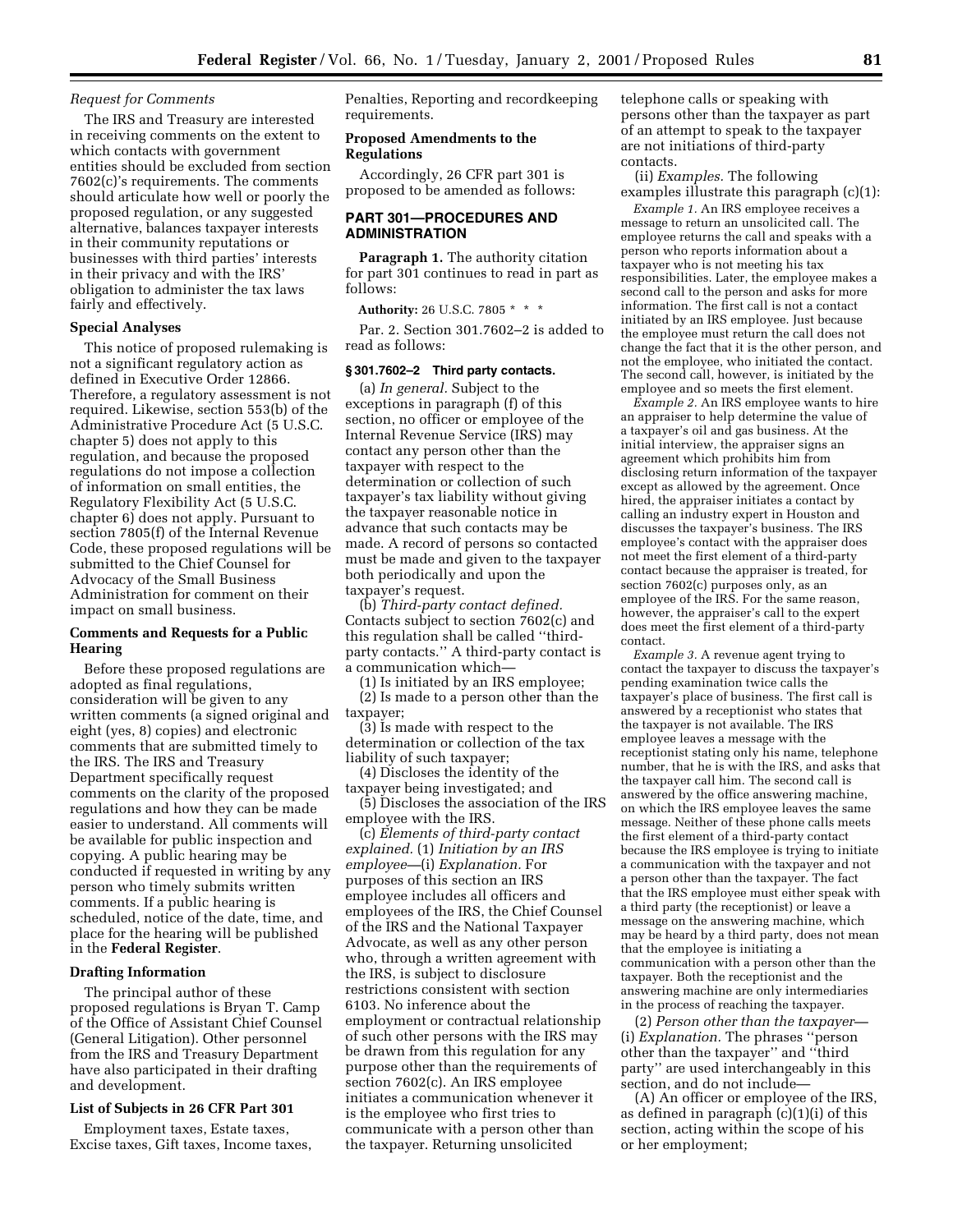(B) Any computer database or web site regardless of where located and by whom maintained, including databases or web sites maintained on the Internet or in county courthouses, libraries, or any other real or virtual site; or

(C) A current employee, officer, or fiduciary of a taxpayer when acting within the scope of his or her employment or relationship with the taxpayer. Such employee, officer, or fiduciary shall be conclusively presumed to be acting within the scope of his or her employment or relationship during business hours on business premises.

(ii) *Examples:* The following examples illustrate this paragraph (c)(2):

*Example 1.* A revenue agent examining a taxpayer's return speaks with another revenue agent who has previously examined the same taxpayer about a recurring issue. The revenue agent has not contacted a ''person other than the taxpayer'' within the meaning of section 7602(c).

*Example 2.* A revenue agent examining a taxpayer's return speaks with one of the taxpayer's employees on business premises during business hours. The employee is conclusively presumed to be acting within the scope of his employment and is therefore not a ''person other than the taxpayer'' for section 7602(c) purposes.

*Example 3.* A revenue agent examining a corporate taxpayer's return uses a commercial online research service to research the corporate structure of the taxpayer. The revenue agent uses an IRS account, logs on with her IRS user name and password, and uses the name of the corporate taxpayer in her search terms. The revenue agent later explores several Internet web sites that may have information relevant to the examination. The searches on the commercial online research service and Internet web sites are not contacts with ''persons other than the taxpayer.''

(3) *With respect to the determination or collection of the tax liability of such taxpayer*—(i) *With respect to.* A contact is ''with respect to'' the determination or collection of the tax liability of such taxpayer when made for the purpose of either determining or collecting a particular tax liability and when directly connected to that purpose. While a contact made for the purpose of determining a particular taxpayer's tax liability may also affect the tax liability of one or more other taxpayers, such contact is not for that reason alone a contact ''with respect to'' the determination or collection of those other taxpayers' tax liabilities. Contacts to determine the tax status of a pension plan under chapter I, subchapter D (Deferred Compensation), are not ''with respect to'' the determination of plan participants' tax liabilities. Contacts to determine the tax status of a bond issue under chapter 1, subchapter B, part IV

(Tax Exemption Requirements for State and Local Bonds), are not ''with respect to'' the determination of the bondholders' tax liabilities. Contacts to determine the tax status of an organization under chapter 1, subchapter F (Exempt Organizations), are not ''with respect to'' the determination of the contributors' liabilities, nor are any similar determinations ''with respect to'' any persons with similar relationships to the taxpayer whose tax liability is being determined or collected.

(ii) *Determination or collection.* A contact is with respect to the ''determination or collection'' of the tax liability of such taxpayer when made during the administrative determination or collection process. For purposes of this paragraph (c) only, the administrative determination or collection process may include any administrative action to ascertain the correctness of a return, make a return when none has been filed, or determine or collect the tax liability of any person as a transferee or fiduciary under chapter 71 of title 26.

(iii) *Tax liability.* A ''tax liability'' means the liability for any tax imposed by title 26 of the United States Code (including any interest, additional amount, addition to the tax, or assessable penalty) and does not include the liability for any tax imposed by any other jurisdiction nor any liability imposed by other federal statutes.

(iv) *Such taxpayer.* A contact is with respect to the determination or collection of the tax liability of ''such taxpayer'' when made while determining or collecting the tax liability of a particular, identified taxpayer. Contacts made during an investigation of a particular, identified taxpayer are third-party contacts only as to the particular, identified taxpayer under investigation and not as to any other taxpayer whose tax liabilities might be affected by such contacts.

(v) *Examples.* The following examples illustrate the operation of this paragraph  $(c)(3)$ :

*Example 1.* As part of a compliance check on a return preparer, an IRS employee visits the preparer's office and reviews the preparer's client files to ensure that the proper forms and records have been created and maintained. This contact is not a thirdparty contact ''with respect to'' the preparer's clients because it is not for the purpose of determining the tax liability of the preparer's clients, even though the agent might discover information that would lead the agent to recommend an examination of one or more of the preparer's clients.

*Example 2.* A revenue agent is assigned to examine a taxpayer's return, which was prepared by a return preparer. As in all such

examinations, the revenue agent asks the taxpayer routine questions about what information the taxpayer gave the preparer and what advice the preparer gave the taxpayer. As a result of the examination, the revenue agent recommends that the preparer be investigated for penalties under sections 6694 or 6695. Neither the examination of the taxpayer's return nor the questions asked of the taxpayer are ''with respect to'' the determination of the preparer's tax liabilities within the meaning of section 7602(c) because the purpose of the contacts was to determine the taxpayer's tax liability, even though the agent discovered information that may result in a later investigation of the preparer.

*Example 3.* To help identify taxpayers in the florist industry who may not have filed proper returns, an IRS employee contacts a company that supplies equipment to florists and asks for a list of its customers in the past year in order to cross-check the list against filed returns. The employee later contacts the supplier for more information about one particular florist who the employee believes did not file a proper return. The first contact is not a contact with respect to the determination of the tax liability of ''such taxpayer'' because no particular taxpayer has been identified for investigation at the time the contact is made. The later contact, however, is with respect to the determination of the tax liability of ''such taxpayer'' because a particular taxpayer has been identified. The later contact is also ''with respect to'' the determination of that taxpayer's liability because, even though no examination has been opened on the taxpayer, the information sought could lead to an examination.

*Example 4.* A revenue officer, trying to collect the trust fund portion of unpaid employment taxes of a corporation, begins to investigate the liability of two corporate officers for the section 6672 Trust Fund Recovery Penalty (TFRP). The revenue officer obtains the signature cards for the corporation's bank accounts from the corporation's bank. The contact with the bank to obtain the signature cards is a contact with respect to the determination of the two identified corporate officers' tax liabilities because it is directly connected to the purpose of determining a tax liability of two identified taxpayers. It is not, however, a contact with respect to any other person not already under investigation for TFRP liability, even though the signature cards might identify other potentially liable persons.

*Example 5.* The IRS is asked to rule on whether a certain pension plan qualifies under section 401 so that contributions to the pension plan are excludable from the employees' incomes under section 402 and are also deductible from the employer's income under section 404. Contacts made with the plan sponsor (and with persons other than the plan sponsor) are not contacts ''with respect to'' the determination of the tax liabilities of the pension plan participants because the purpose of the contacts is to determine the status of the plan, even though that determination may affect the participants' tax liabilities.

(4) *Discloses the identity of the taxpayer being investigated—*(i)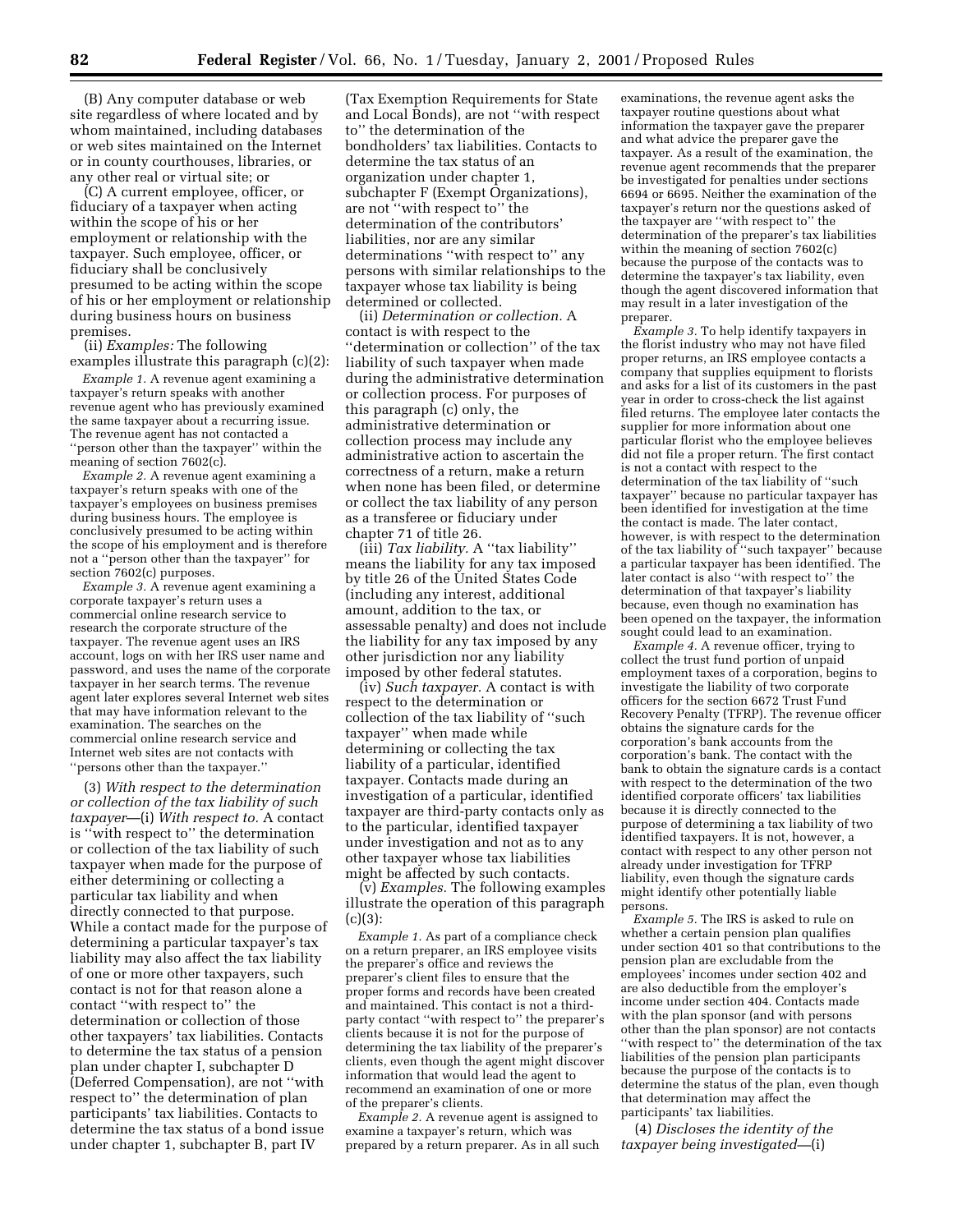*Explanation.* An IRS employee discloses the taxpayer's identity whenever the employee knows or should know that the person being contacted can readily ascertain the taxpayer's identity from the information given by the employee.

(ii) *Examples.* The following examples illustrate this paragraph (c)(4):

*Example 1.* A revenue officer seeking to value the taxpayer's condominium calls a real estate agent and asks for a market analysis of the taxpayer's condominium, giving the unit number of the taxpayer's condominium. The revenue officer has revealed the identity of the taxpayer, regardless of whether the revenue officer discloses the name of the taxpayer, because the real estate agent can readily ascertain the taxpayer's identity from the address given.

*Example 2.* A revenue officer seeking to value the taxpayer's condominium unit calls a real estate agent and, without identifying the taxpayer's unit, asks for the sales prices of similar units recently sold and listing prices of similar units currently on the market. The revenue officer has not revealed the identity of the taxpayer because the revenue officer has not given any information from which the real estate agent can readily ascertain the taxpayer's identity.

(5) *Discloses the association of the IRS employee with the IRS.* An IRS employee discloses his association with the IRS whenever the employee knows or should know that the person being contacted can readily ascertain the association from the information given by the employee.

(d) *Pre-contact notice—*(1) *In general.*  An officer or employee of the IRS may not make third-party contacts without providing reasonable notice in advance to the taxpayer that contacts may be made. The pre-contact notice may be given either orally or in writing. If written notice is given, it may be given in any manner which the IRS employee responsible for giving the notice reasonably believes will be received by the taxpayer in advance of the thirdparty contact. Written notice is deemed reasonable if it is—

(i) Mailed to the taxpayer's last known address;

(ii) Given in person;

(iii) Left at the taxpayer's dwelling or usual place of business; or

(iv) Actually received by the taxpayer. (2) *Pre-contact notice not required.*  Pre-contact notice under this section need not be provided to a taxpayer for third-party contacts of which advance notice has otherwise been provided the taxpayer pursuant to another statute, regulation or administrative procedure. For example, Collection Due Process notices sent to taxpayers pursuant to section 6330 and its regulations constitute reasonable advance notice that contacts with third parties may be made.

(e) *Post-contact reports—*(1) *Periodic reports.* A record of persons contacted must be reported to the taxpayer periodically, but no less frequently than once a year. The period of time between these periodic reports shall be called ''the reporting period.'' The periodic report must be mailed to the taxpayer's last known address.

(2) *Requested reports.* A taxpayer may request a record of persons contacted in any manner which the Commissioner reasonably permits. The Commissioner may set reasonable limits on how frequently taxpayer requests need be honored. The requested report may be mailed either to the taxpayer's last known address or such other address as the taxpayer specifies in the request.

(3) *Contents of record—*(i) *In general.*  The record of persons contacted should contain information, if known to the IRS employee making the contact, which reasonably identifies the person contacted. Providing the name of the person contacted fully satisfies the requirements of this section but this section does not require IRS employees to solicit identifying information from a person solely for the purpose of the post-contact report. The record need not contain any other information, such as the nature of the inquiries or the content of the third party's response. The record need not report multiple contacts made with the same person during a reporting period.

(ii) *Special rule for employees.* For contacts with the employees, officers, or fiduciaries of any entity who are acting within the scope of their employment or relationship, it is sufficient to record the entity as the person contacted. A fiduciary, officer or employee shall be conclusively presumed to be acting within the scope of his employment or relationship during business hours on business premises. For purposes of this paragraph (e)(3)(ii), the term ''entity'' means any business (whether operated as a sole proprietorship, disregarded entity under Treas. Reg. 301.7701–2, or otherwise), trust, estate, partnership, association, company, corporation, or similar organization.

(4) *Post-contact record not required.* A post-contact record under this section need not be made, or provided to a taxpayer, for third-party contacts of which the taxpayer has already been given a similar record pursuant to another statute, regulation, or administrative procedure.

(5) *Examples.* The following examples illustrate this paragraph (e):

*Example 1.* An IRS employee trying to find a specific taxpayer's assets in order to collect unpaid taxes talks to the owner of a marina. The employee asks whether the taxpayer has

a boat at the marina. The owner gives his name as Mr. John Doe. The employee may record the contact as being with Mr. John Doe and is not required by this regulation to collect or record any other identity information. The taxpayer will receive a report that Mr. John Doe was contacted.

*Example 2.* An IRS employee trying to find a specific taxpayer and his assets in order to collect unpaid taxes talks to a person at 502 Fernwood. The employee asks whether the taxpayer lives next door at 500 Fernwood, as well as where the taxpayer works, what kind of car the taxpayer drives and whether the camper parked in front of 500 Fernwood belongs to the taxpayer. The person does not disclose his name. The employee may record the contact as being with a person at 502 Fernwood. If the employee then makes the same inquiries of another person on the street in front of 500 Fernwood, and does not learn that person's name, the contact may be reported as being with a person on the street in front of 500 Fernwood. Later contacts with either person during the same reporting period need not be reported again.

*Example 3.* A revenue officer seeking to collect a taxpayer's unpaid tax liability obtains loan documents from a bank where the taxpayer applied for a loan. After reviewing the documents, the revenue officer talks with the loan officer at the bank who handled the application. The revenue officer has contacted only one ''person other than the taxpayer.'' The bank and not the loan officer is the ''person other than the taxpayer'' for section 7602(c) purposes. The loan officer is not a person other than the taxpayer because the loan officer is acting within the scope of her employment.

*Example 4.* An IRS employee issues a summons to a third party with respect to the determination or collection of a taxpayer's liability and properly follows the procedures for such summonses under section 7609, which requires that a copy of the summons be given to the taxpayer. This third-party contact need not be maintained in a record separately reported to the taxpayer because providing a copy of the third-party summons to the taxpayer pursuant to section 7609 satisfies the post-contact recording and reporting requirement of this section. In addition, later contacts with this third party during the same reporting period need not be reported.

*Example 5.* An IRS employee serves a levy on a third party with respect to the collection of a taxpayer's liability. The employee provides the taxpayer with a copy of the notice of levy form which shows the identity of the third party. This third-party contact need not be maintained in a record or list separately reported to the taxpayer because providing a copy of the notice of levy to the taxpayer satisfies the post-contact recording and reporting requirement of this section.

(f) *Exceptions—*(1) *Authorized by taxpayer.* (i) Section 7602(c) does not apply to contacts authorized by the taxpayer. A contact is ''authorized'' within the meaning of this section if—

(A) The contact is with the taxpayer's authorized representative, that is, a person who is authorized to speak or act